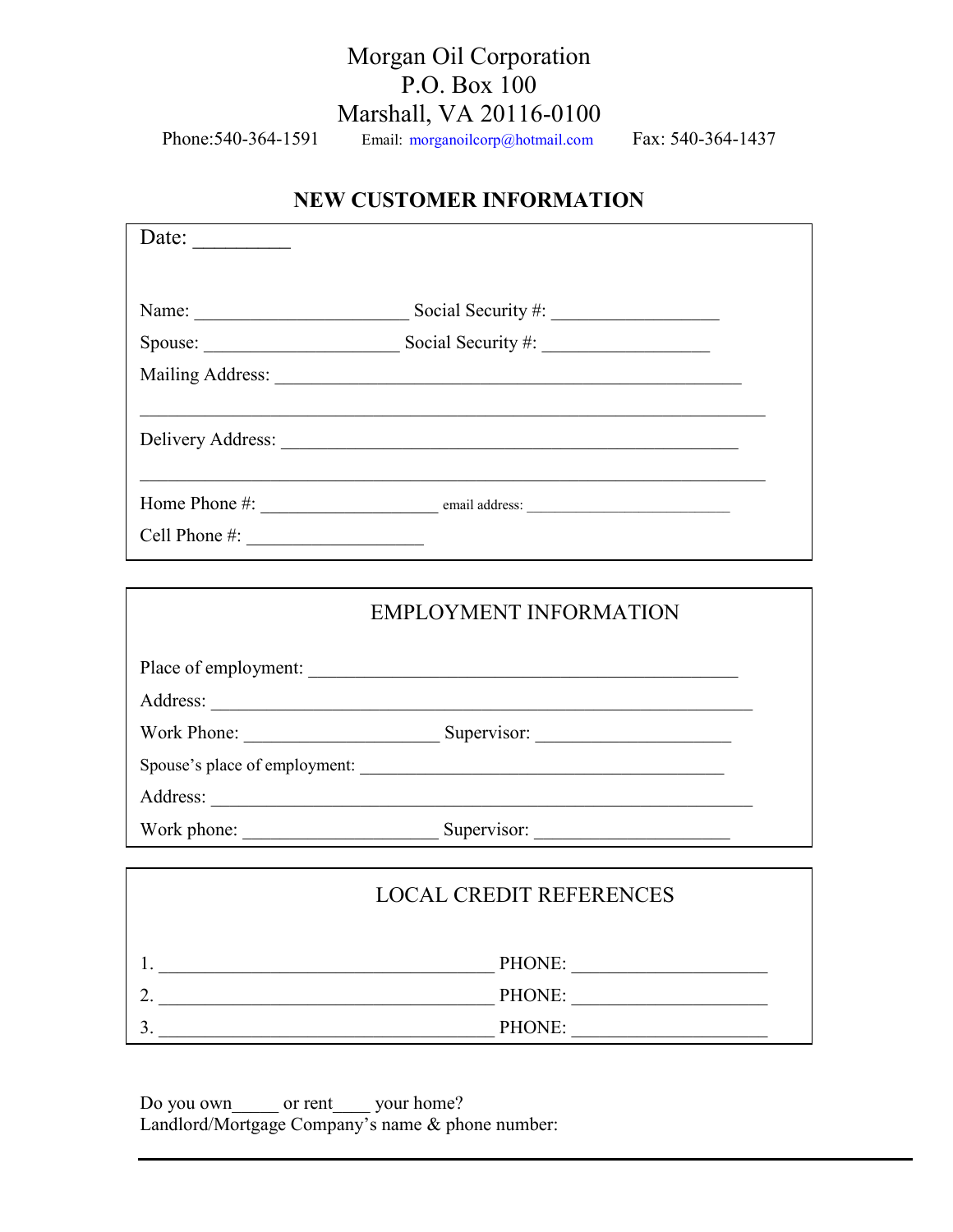#### **FUEL INFORMATION**

Fuel oil: Is your hot water heated with oil? \_\_\_\_ Kerosene Premium Gasoline \_\_\_\_ Regular Gasoline \_\_\_\_ Road Diesel \_\_\_\_ Farm Diesel (tax exempt) \_\_\_\_ Fuel Island Access (to fill vehicles @ Morgan Oil's office) Number of cards required

# **TANK INFORMATION**

Tank size: 275,500,550,1000, or 2000 Location: \_\_\_\_\_\_\_\_\_\_\_\_\_\_\_\_\_\_\_\_\_\_\_\_\_\_\_\_\_\_\_\_\_\_

Delivery Directions (please be clear and exact)

 $\_$  . The contribution of the contribution of  $\mathcal{L}_\mathcal{A}$ 

| Is the street address marked clearly?         |                          |
|-----------------------------------------------|--------------------------|
| Do you have any animals to be concerned with? | Special instructions for |
| animals:                                      |                          |

 $\overline{\phantom{a}}$  , and the contribution of the contribution of the contribution of the contribution of the contribution of the contribution of the contribution of the contribution of the contribution of the contribution of the

# **TYPE OF DELIVERY**

\_\_\_\_\_ Will call (you call in for fuel delivery) Automatic  $*(\text{see page 3 for explanation})$ 

Please choose one. If a choice is not made this account will automatically be placed on AUTOMATIC call status.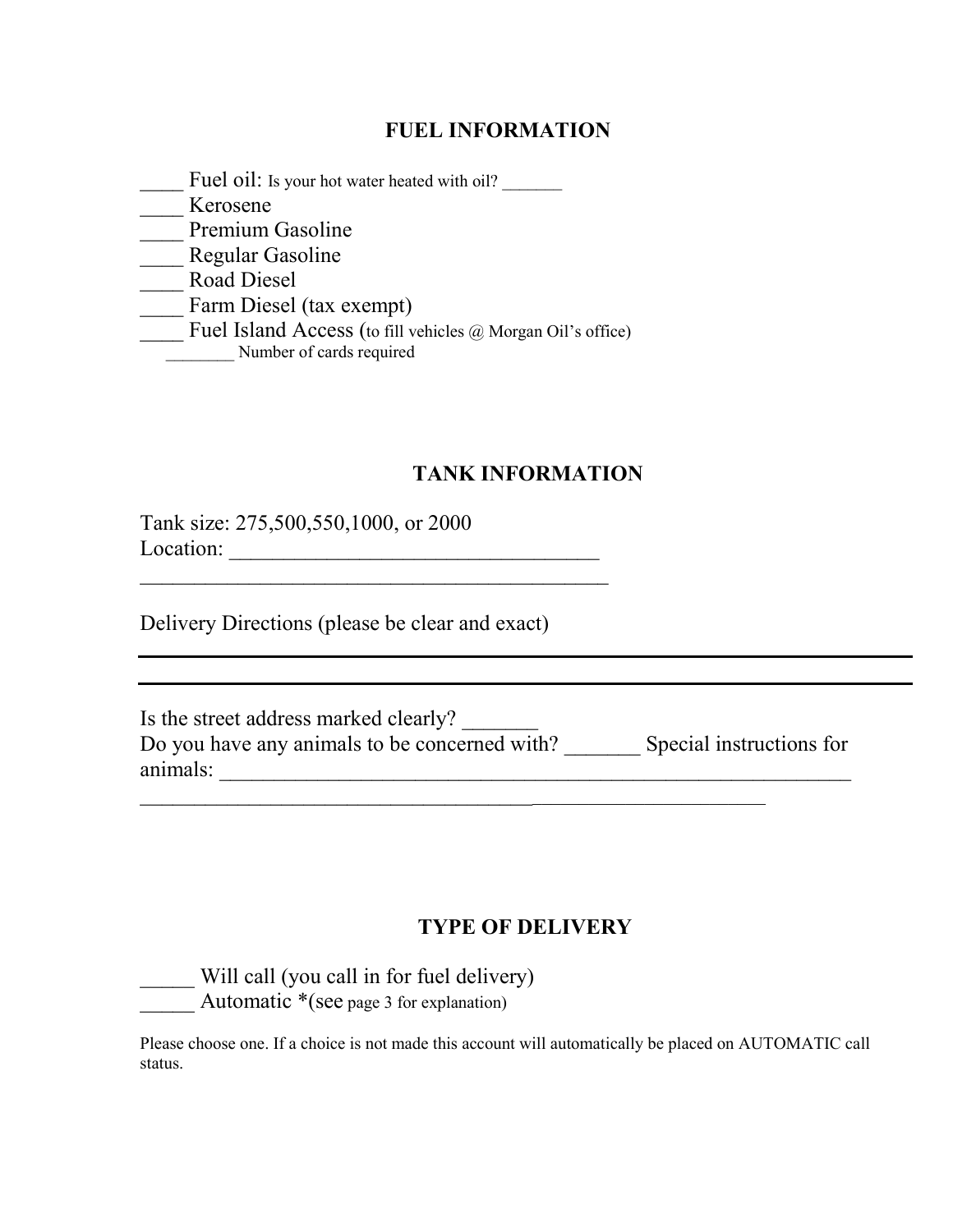#### **EXPLAATIOS OF SERVICE AVAILABLE**

AUTOMATIC DELIVERIES: After your first delivery, we will begin filling your tank based on a "Degree-Day" schedule. The "Degree-Day" Method assures you that an ample supply of oil is always on hand. A computer located in our office maintains a daily record of various weather factors that affect oil usage (temperature, wind, etc.). Based upon this information and the size of your fuel tank your deliveries are automatically scheduled. You do not need to worry about running out of fuel. In the event that you accidentally run out of fuel there will not be an after hour delivery fee.

AUTOMATIC DELIVERY- JULIAN DAY: This method is based on a calendar day delivery, for example, every two weeks, once a month, every two months, etc. If your account becomes delinquent your automatic delivery status may be suspended until the account is brought up to date.

WILL CALL STATUS: We will await your request to fill your tank. Our minimum delivery policy is 150 gallons or fill whichever comes first. During the winter months, December, January, February, and March, our minimum delivery policy is 200 gallons or fill whichever comes first. **THERE IS A \$75.00 CHARGE FOR ALL EMERGENCY SERVICE CALLS FOR ANY FUEL DELIVERIES MADE AFTER BUSINESS HOURS.** 

If payment is made upon delivery you will receive a \$.05 per gallon discount. A zero balance is required for discount to be grated.

\*\*\*All prior balances MUST be paid in full before next delivery.\*\*\*

OFFICE HOURS: MONDAY thru FRIDAY 7:00am – 5:00pm

SATURDAY\*\* 7:00am – 12:00pm

\*\* November through March only.

**EMERGENCY SERVICE /AFTER HOURS:** If you need to reach us after hours just call our regular phone number, 540-364-1591.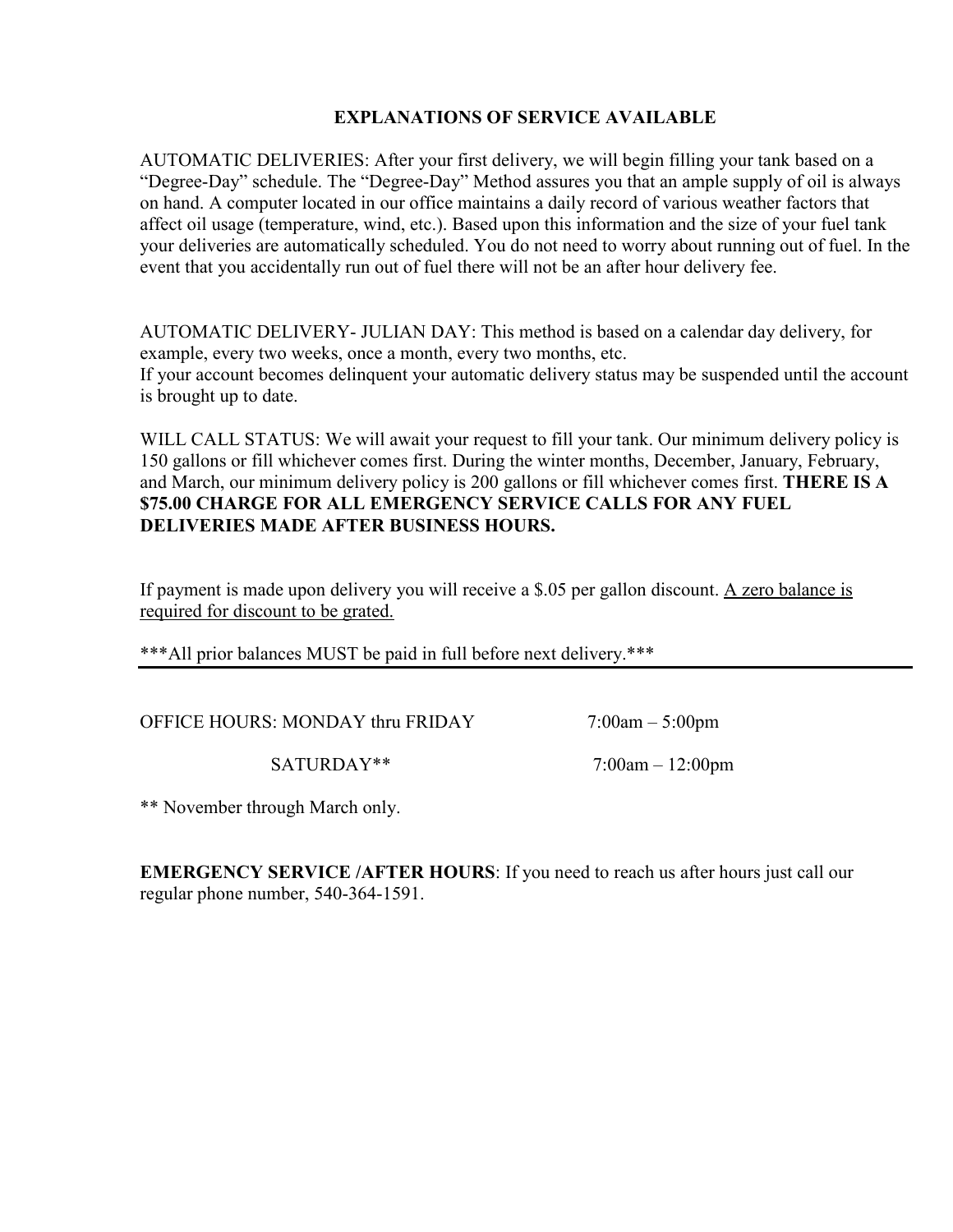### **CREDIT TERMS**

# **\*\*All deliveries or service must be paid for at time of or prior to delivery or service unless different arrangements are made with Morgan Oil Corporation prior to delivery.\*\***

Methods of payment: Credit Card, Debit Card, Check or Cash at time of delivery, budget payment (established budget customers) or prepayment in our office.

In the event of any default, the applicant agrees to pay any and all costs of collection, including but not limited to attorney's fees, all court costs, etc. A late charge of  $1\frac{1}{2}$ (one and one-half) percent per month (18% annually) will be charged on the unpaid balance of any account over 30 (thirty) days.

### **A fee of \$50.00 will be charged for any returned check.**

| Signature of Applicant: | Date: |  |
|-------------------------|-------|--|
| Signature of Spouse:    | Date: |  |
| (if applicable)         |       |  |